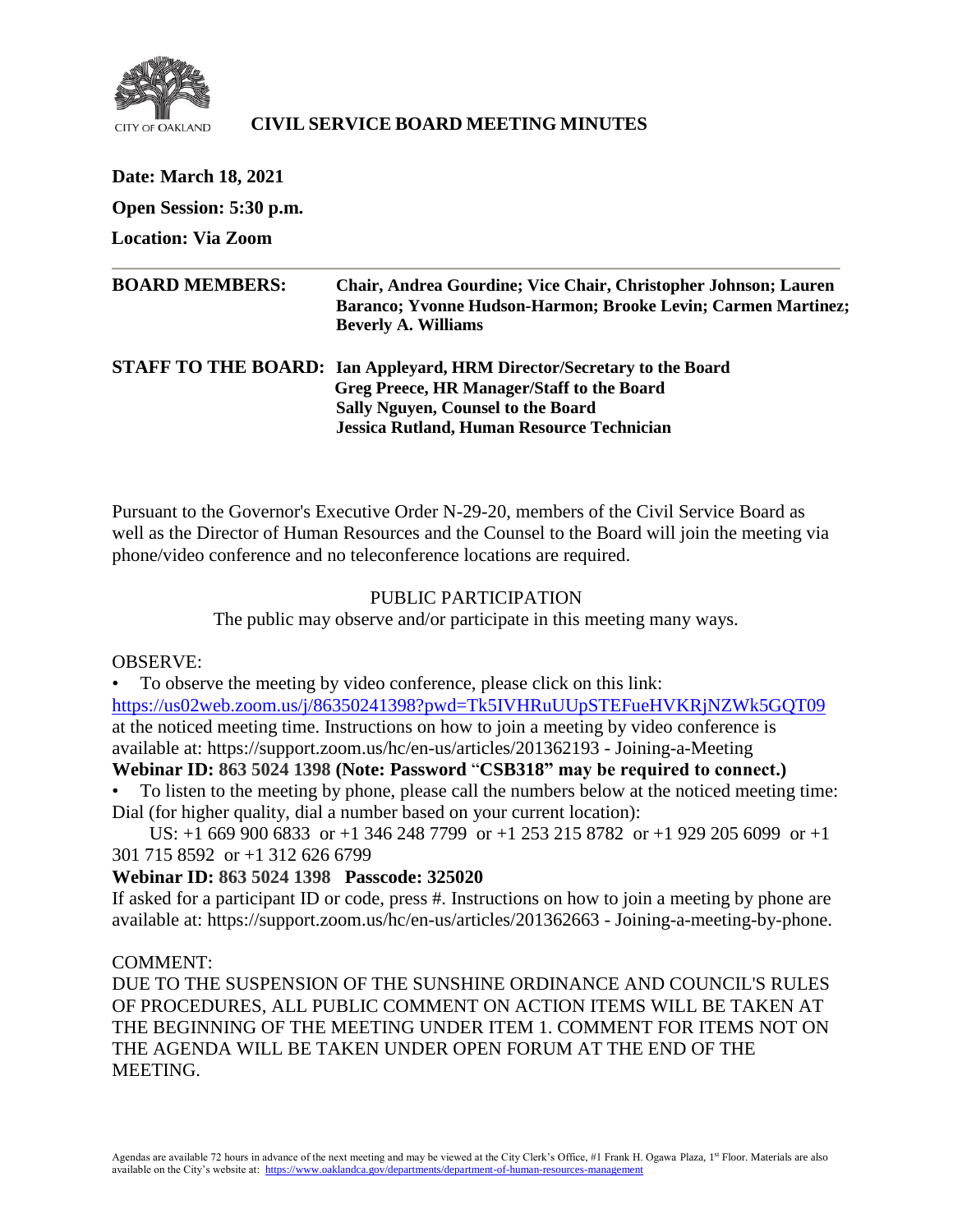There are two ways to make public comment within the time allotted for public comment on an eligible Agenda item.

• To comment by Zoom video conference, click the "Raise Your Hand" button to request to speak when Public Comment is being taken on an eligible agenda item at the beginning of the meeting. You will then be unmuted, during your turn, and allowed to participate in public comment. After the allotted time, you will then be re-muted. Instructions on how to "Raise Your Hand" is available at: https://support.zoom.us/hc/en-us/articles/205566129 - Raise-Hand-In-Webinar.

• To comment by phone, please call on one of the above listed phone numbers. You will be prompted to "Raise Your Hand" by pressing "\*9" to request to speak when Public Comment is being taken on an eligible agenda Item at the beginning of the meeting. You will then be unmuted, during your turn, and allowed to make public comments. After the allotted time, you will then be re-muted. Instructions of how to raise your hand by phone are available at: https://support.zoom.us/hc/en-us/articles/201362663 - Joining-a-meeting-by-phone.

If you have any questions, please email Greg Preece, Human Resources Manager at GPreece@oaklandca.gov. – Human Resources Management Department.

# **OPEN SESSION AGENDA**

# **ROLL CALL**

# **1) PUBLIC COMMENT:**

# **COMMENT ON ALL ACTION ITEMS WILL BE TAKEN AT THIS TIME. COMMENTS FOR ITEMS NOT ON THE AGENDA WILL BE TAKEN DURING OPEN FORUM.**

#### **2) APPROVAL OF THE MARCH 18, 2021 CIVIL SERVICE BOARD MEETING AGENDA** ACTION

**45036 A motion was made by Vice Chair Johnson and seconded by Member Williams to approve March 18, 2021 Civil Service Board Meeting Agenda as presented. The motion passed.**

**Votes:** Board Member Ayes: 7- Gourdine, Johnson, Williams, Levin, Baranco, Martinez, Hudson-Harmon Board Member Noes: None Board Member Abstentions: None Board Members Absent: None

### **3) UPDATES, SECRETARY TO THE BOARD INFORMATION**

### **4) CONSENT CALENDAR:**

- a) Approval of Provisional Appointments (2)
	- Department of Transportation (2)

#### ACTION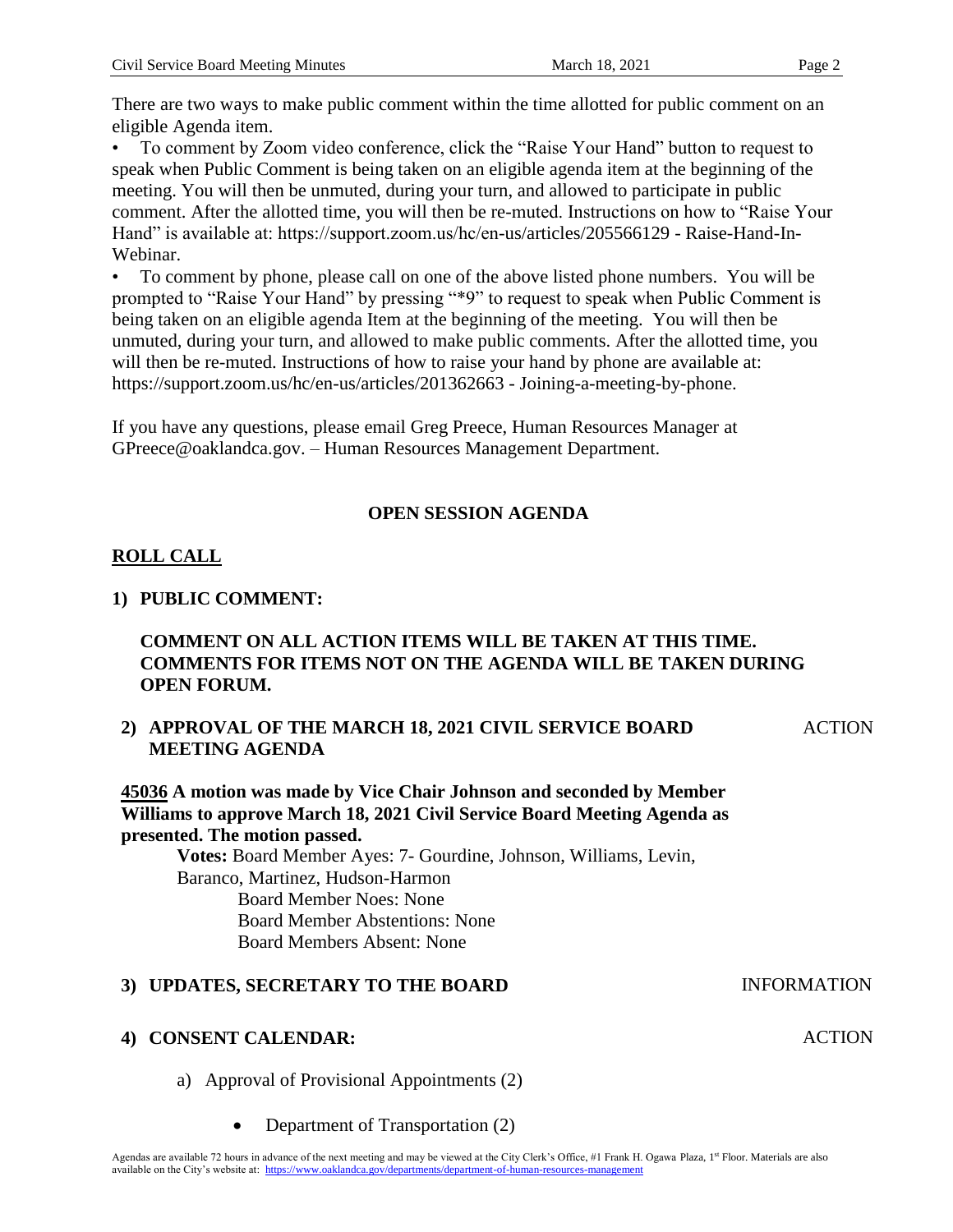- b) Approval of Employee Requests for Leave of Absence (2)
	- Oakland Police Department (2)
- c) Approval of Revised Classification Specifications (0)
	- There are no classification specifications on consent this month.

**45037 A motion was made by Board Member Levin and seconded by Board Member Hudson-Harmon to approve March 18, 2021 Civil Service Board Meeting Consent Calendar with the addition of item 6d related to an appeal being heard by an outside Hearing Officer. This item is permitted to be added to the agenda pursuant to Government Code Section 54954.2 (b)(2). The motion passed.**

**Votes:** Board Member Ayes: 7- Gourdine, Johnson, Williams, Levin, Baranco, Martinez, Hudson-Harmon Board Member Noes: None Board Member Abstentions: None Board Members Absent: None

### **5) OLD BUSINESS:**

| $\mu$ as approval of February To, 2021 Cryli Dervice Doard Meeting Miniques                                                                                                                                                                                                                                                                           | 11011              |
|-------------------------------------------------------------------------------------------------------------------------------------------------------------------------------------------------------------------------------------------------------------------------------------------------------------------------------------------------------|--------------------|
| 45038 A motion was made by Vice Chair Johnson and seconded by Board<br>Member Williams to approve February 18, 2021 Civil Service Board                                                                                                                                                                                                               |                    |
| Meeting Consent Calendar as presented. The motion passed.                                                                                                                                                                                                                                                                                             |                    |
| Votes: Board Member Ayes: 7- Gourdine, Johnson, Williams, Levin,                                                                                                                                                                                                                                                                                      |                    |
| Baranco, Martinez, Hudson-Harmon                                                                                                                                                                                                                                                                                                                      |                    |
| <b>Board Member Noes: None</b>                                                                                                                                                                                                                                                                                                                        |                    |
| <b>Board Member Abstentions: None</b>                                                                                                                                                                                                                                                                                                                 |                    |
| <b>Board Members Absent: None</b>                                                                                                                                                                                                                                                                                                                     |                    |
| b) Determination of Schedule of Outstanding Board Items                                                                                                                                                                                                                                                                                               | <b>INFORMATION</b> |
| Informational Report on the Status of Temporary Assignments for<br>C)<br>Temporary Contract Service Employees (TCSEs) and Exempt<br>Limited Duration Employees (ELDEs) Including a Report of the<br>Names, Hire Dates, and Departments of all ELDE's and TCSEs in<br>Accordance with the Memorandum of Understanding Between the<br>City and Local 21 | <b>INFORMATION</b> |
| There is no report available this month.                                                                                                                                                                                                                                                                                                              |                    |

a) Approval of February 18, 2021 Civil Service Board Meeting Minutes ACTION

d) Update on Common Class Study INFORMATION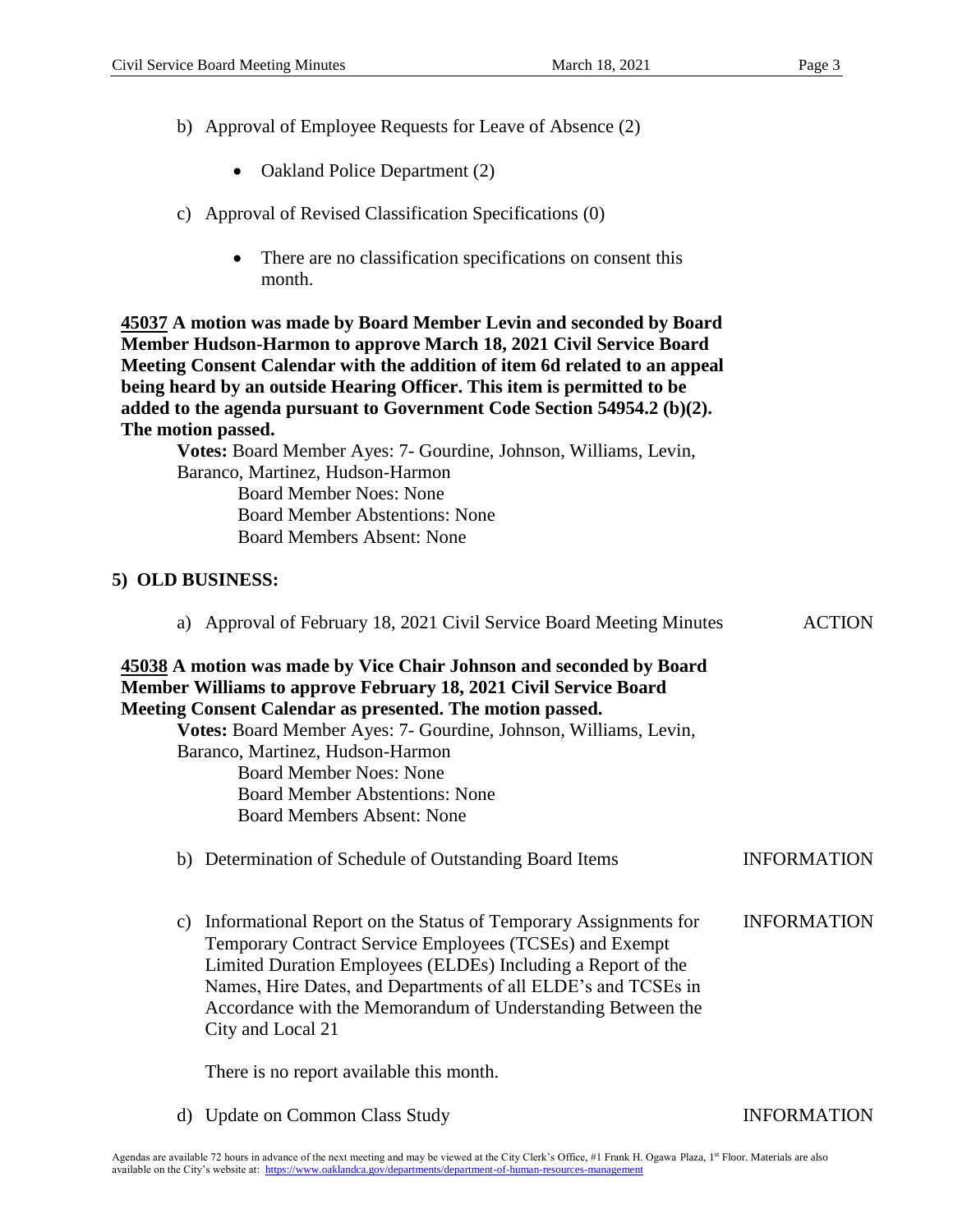|                  | Civil Service Board Meeting Minutes                                                                                                                                               | March 18, 2021                                                                                                                                                                                                                                                                                                                                                      | Page 4             |
|------------------|-----------------------------------------------------------------------------------------------------------------------------------------------------------------------------------|---------------------------------------------------------------------------------------------------------------------------------------------------------------------------------------------------------------------------------------------------------------------------------------------------------------------------------------------------------------------|--------------------|
|                  | e) Deputy Director of Workplace and Employment Standards –<br>Approval of Amended Classification Specification                                                                    |                                                                                                                                                                                                                                                                                                                                                                     | <b>ACTION</b>      |
|                  | presented. The motion passed.<br>Baranco, Martinez, Hudson-Harmon<br><b>Board Member Noes: None</b><br><b>Board Member Abstentions: None</b><br><b>Board Members Absent: None</b> | 45039 A motion was made by Vice Chair Johnson and seconded by Board<br>Member Hudson-Harmon to approve the Amended Deputy Director of<br><b>Workplace and Employment Standards Classification Specification as</b><br>Votes: Board Member Ayes: 7- Gourdine, Johnson, Williams, Levin,                                                                              |                    |
| 6) NEW BUSINESS: |                                                                                                                                                                                   |                                                                                                                                                                                                                                                                                                                                                                     |                    |
|                  | a) City Council Zero Tolerance Policy Legislation                                                                                                                                 |                                                                                                                                                                                                                                                                                                                                                                     | <b>ACTION</b>      |
| motion passed.   |                                                                                                                                                                                   | 45040 A motion was made by Vice Chair Johnson and seconded by Board<br>Member Hudson-Harmon to amend the March 18, 2021 agenda to make<br>Item 6a an Action Item and to approve submitting the letter presented<br>during the meeting from The Board to the City Council to propose changes<br>to the Civil Service Rules to encompass Zero Tolerance language. The |                    |
|                  | Baranco, Martinez, Hudson-Harmon<br><b>Board Member Noes: None</b><br><b>Board Member Abstentions: None</b><br><b>Board Members Absent: None</b>                                  | Votes: Board Member Ayes: 7- Gourdine, Johnson, Williams, Levin,                                                                                                                                                                                                                                                                                                    |                    |
|                  | b) Update regarding Measure Q Hiring Efforts                                                                                                                                      |                                                                                                                                                                                                                                                                                                                                                                     | <b>INFORMATION</b> |
|                  |                                                                                                                                                                                   | c) Approval of New Classification Specification for Manager, Capital<br>Contracts (formerly Manager, Contract & Employment Services)                                                                                                                                                                                                                                | <b>ACTION</b>      |
|                  |                                                                                                                                                                                   | Item 6c moved to April 15, 2021 Civil Service Board Meeting Agenda. The Board has<br>requested a department representative be present to answer questions.                                                                                                                                                                                                          |                    |
|                  | d) OPD-2020-AP01 Appeal/Hearing Officer Requests                                                                                                                                  |                                                                                                                                                                                                                                                                                                                                                                     | <b>ACTION</b>      |
|                  |                                                                                                                                                                                   | 45041 A motion was made by Board Member Levin and seconded by Board Member<br>Williams stating the Deard has a need to take immediate action and that the need                                                                                                                                                                                                      |                    |

**Williams stating the Board has a need to take immediate action and that the need for action came to the attention of the Board subsequent to the agenda being posted as specified in the Brown Act.**

**Votes:** Board Member Ayes: 7- Gourdine, Johnson, Williams, Levin, Baranco, Martinez, Hudson-Harmon Board Member Noes: None